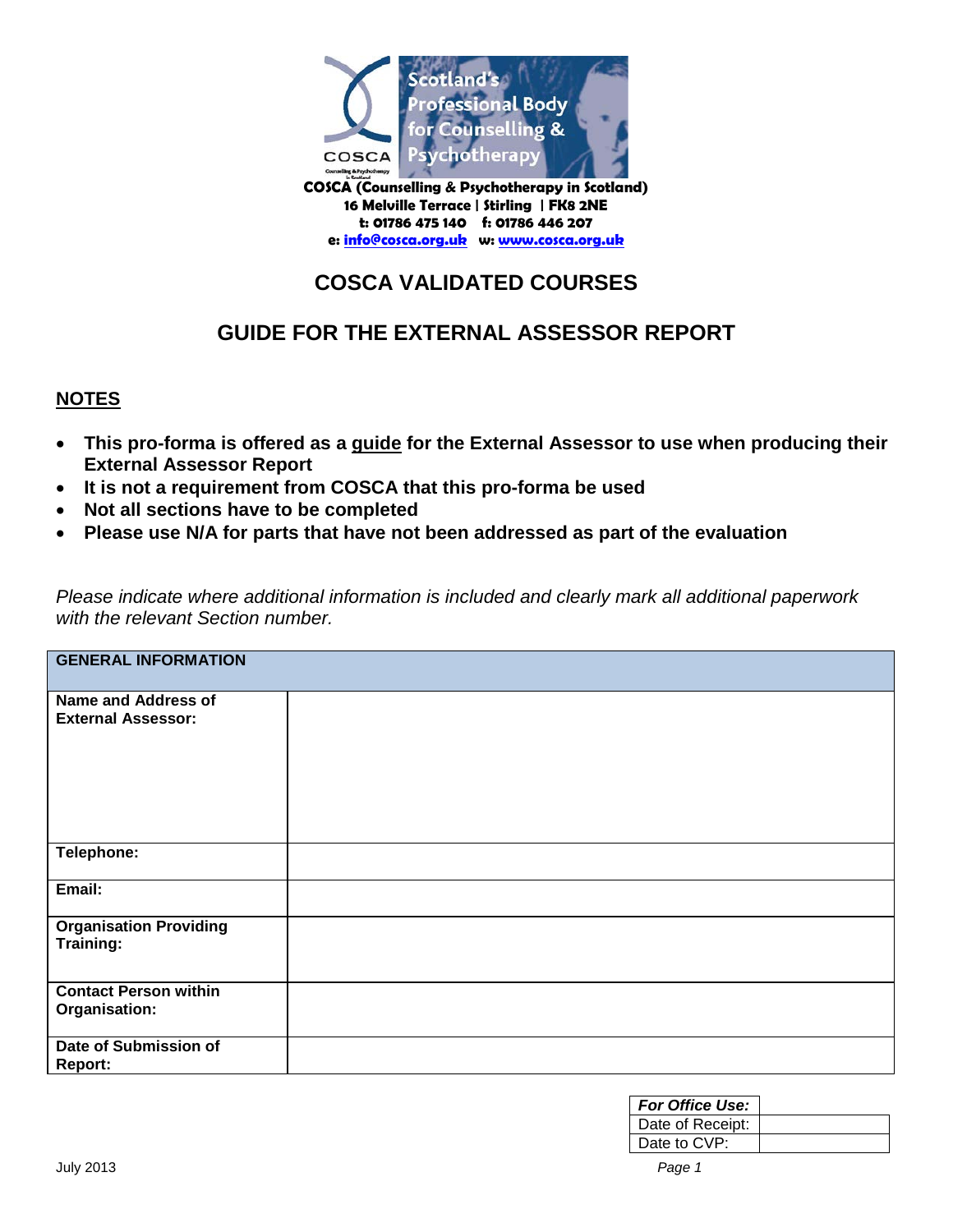### 1. **ETHICS AND PRACTICE**

**1.1 Please comment on the information participants had received in relation to Ethics and Practice, equal opportunities and anti-discriminatory policies, grievance and complaints procedures and your role and accessibility.**

# **2. TRAINERS 2.1 Please give details of any contact you had with trainers and the outcomes of this 2.2 Please give details of, and comment on, any training sessions you observed**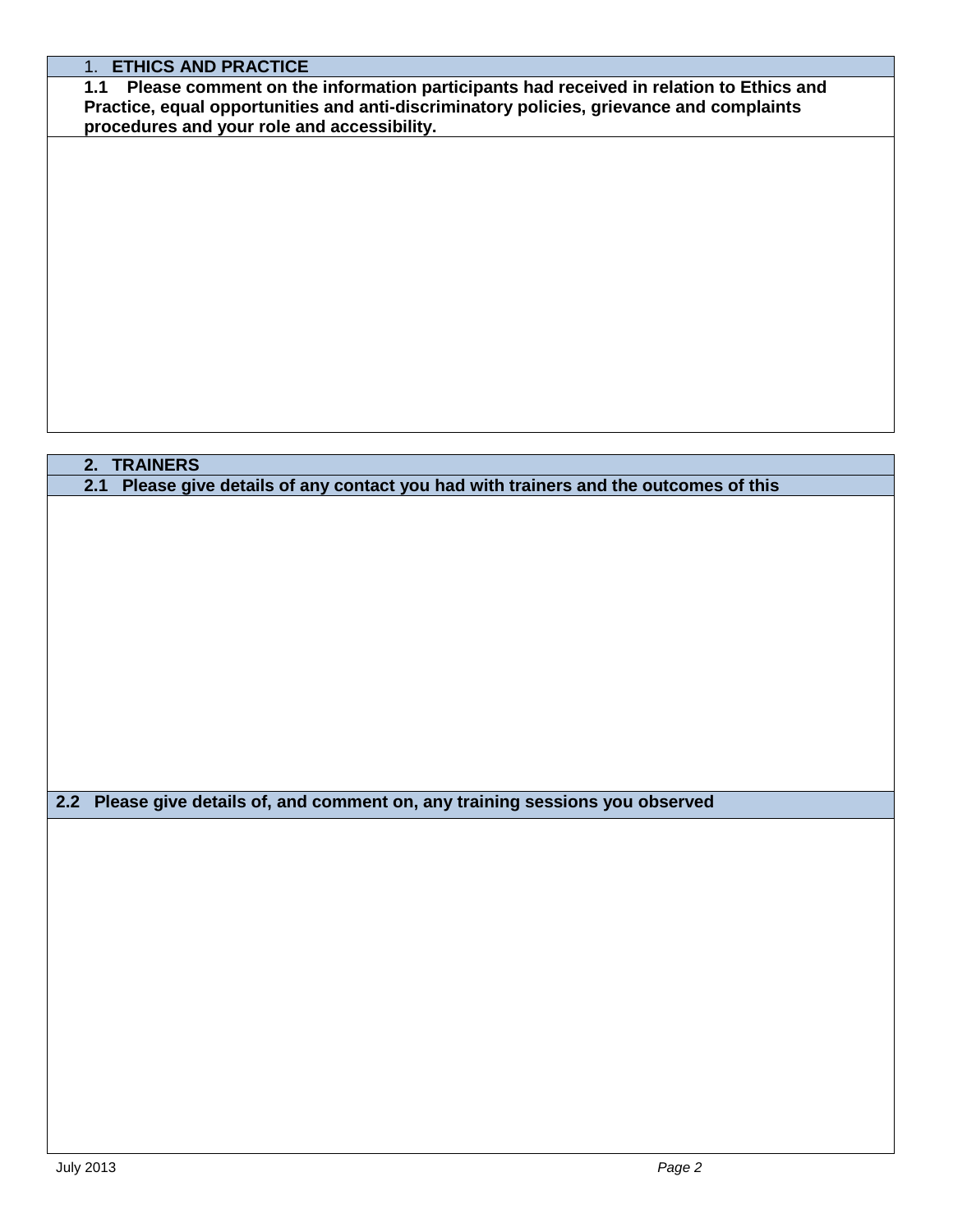| 2.3 Please comment on how the trainers operate as a team                           |
|------------------------------------------------------------------------------------|
|                                                                                    |
|                                                                                    |
|                                                                                    |
|                                                                                    |
|                                                                                    |
|                                                                                    |
|                                                                                    |
|                                                                                    |
|                                                                                    |
|                                                                                    |
|                                                                                    |
|                                                                                    |
|                                                                                    |
|                                                                                    |
|                                                                                    |
|                                                                                    |
|                                                                                    |
|                                                                                    |
|                                                                                    |
| 2.4 Please comment on the trainer/participant relationships                        |
|                                                                                    |
|                                                                                    |
|                                                                                    |
|                                                                                    |
|                                                                                    |
|                                                                                    |
|                                                                                    |
|                                                                                    |
|                                                                                    |
|                                                                                    |
|                                                                                    |
|                                                                                    |
|                                                                                    |
|                                                                                    |
|                                                                                    |
|                                                                                    |
|                                                                                    |
|                                                                                    |
|                                                                                    |
|                                                                                    |
| 2.5 Please comment on the support, supervision and development offered to trainers |
|                                                                                    |
|                                                                                    |
|                                                                                    |
|                                                                                    |
|                                                                                    |
|                                                                                    |
|                                                                                    |
|                                                                                    |
|                                                                                    |
|                                                                                    |
|                                                                                    |
|                                                                                    |
|                                                                                    |
|                                                                                    |
|                                                                                    |
|                                                                                    |
|                                                                                    |
|                                                                                    |
|                                                                                    |
|                                                                                    |
|                                                                                    |
|                                                                                    |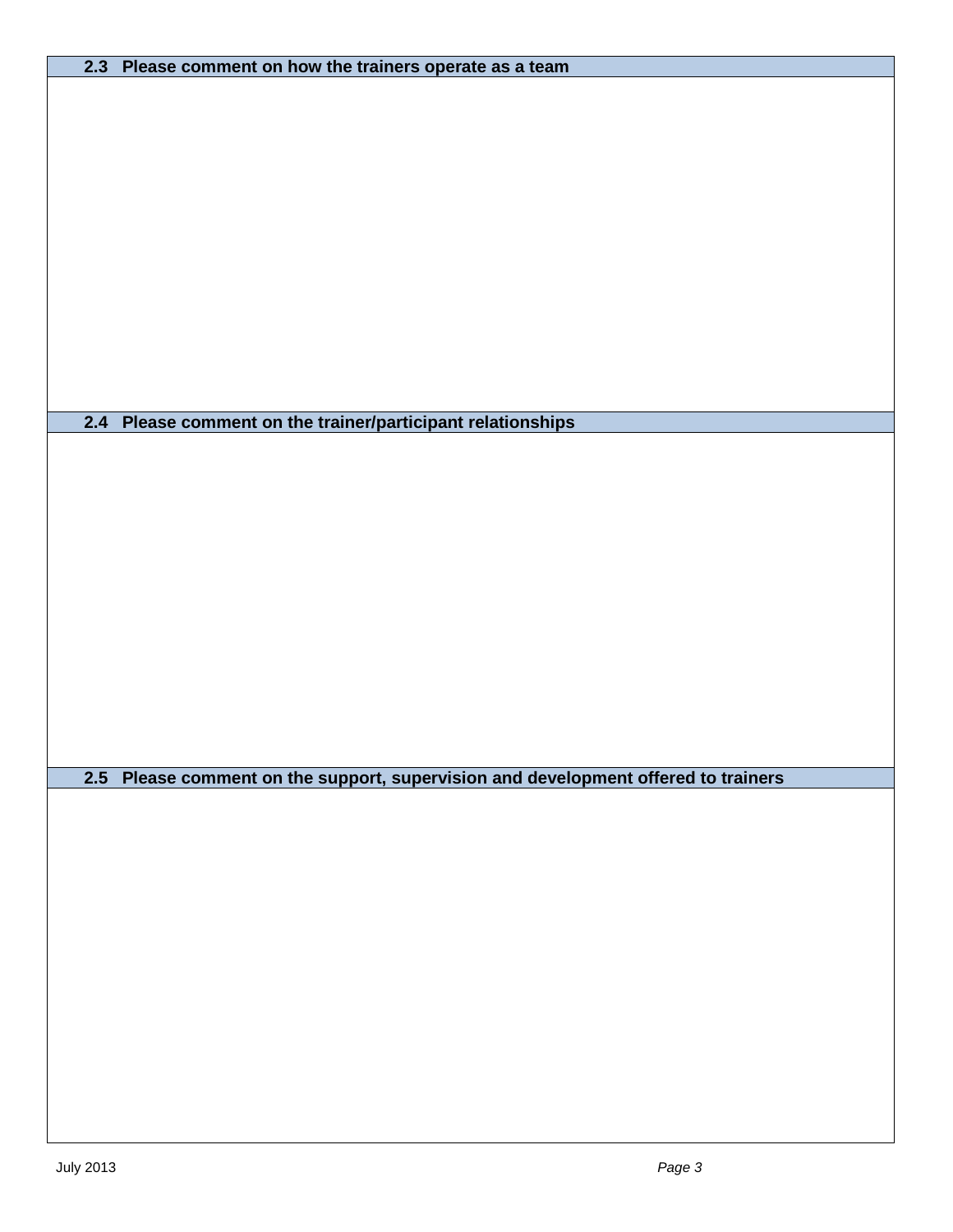### **3. PARTICIPANTS**

**3.1 Please give details of, and comment on, any time you spent with participants** 

### **4. ASSESSMENT**

**4.1 Please comment on the course evaluation methods**

### **4.2 Please give details of, and comment on, any participant assignments you viewed (including tutor marking and comments)**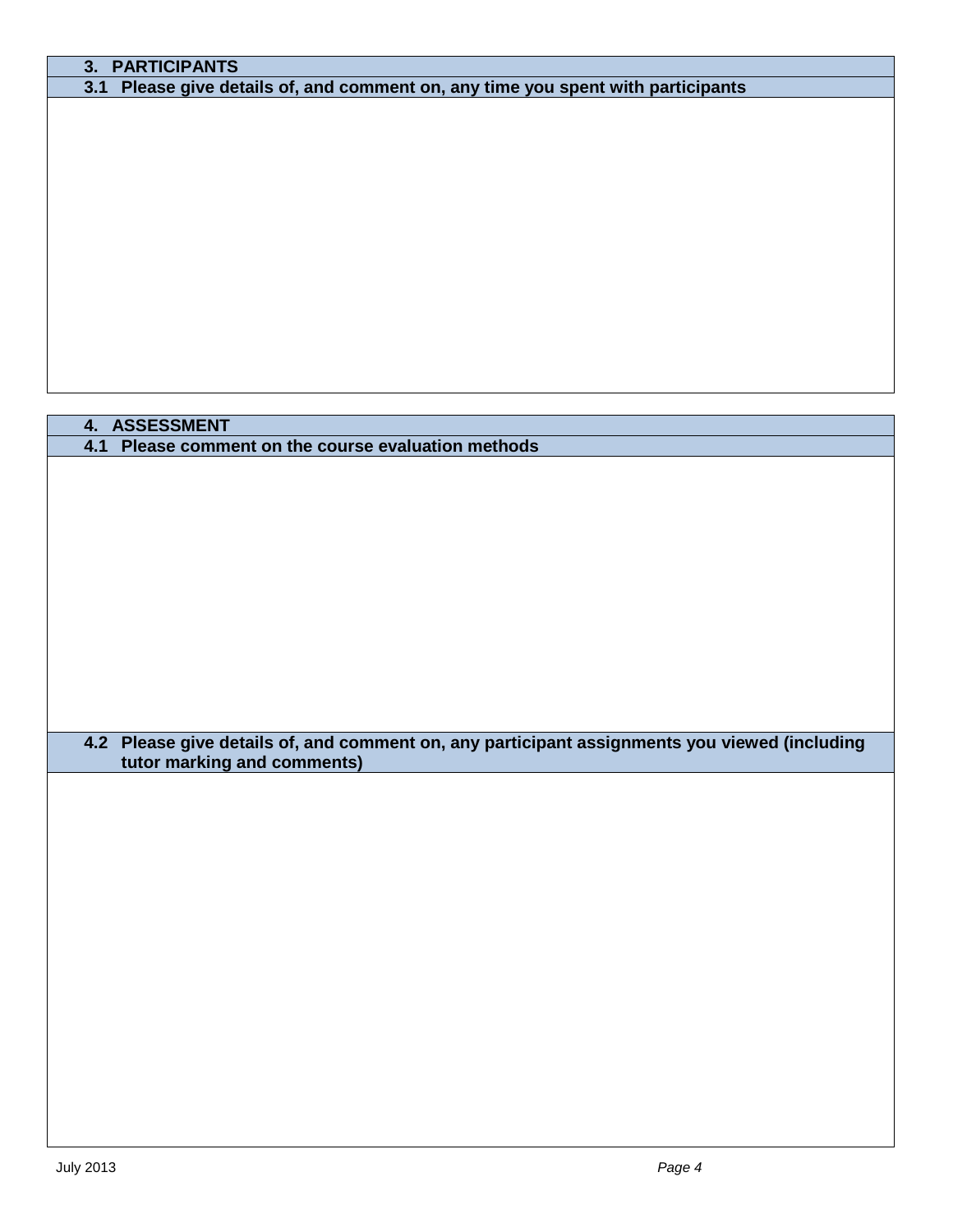| 4.3 Please comment on the appeals process re marked assignments |  |
|-----------------------------------------------------------------|--|
|-----------------------------------------------------------------|--|

### **5. COURSE MANAGEMENT 5.1 Please comment on how the course is reviewed**

**5.2 Please give details of, and comment on, any occasions when you have been required to fulfil your role as course moderator**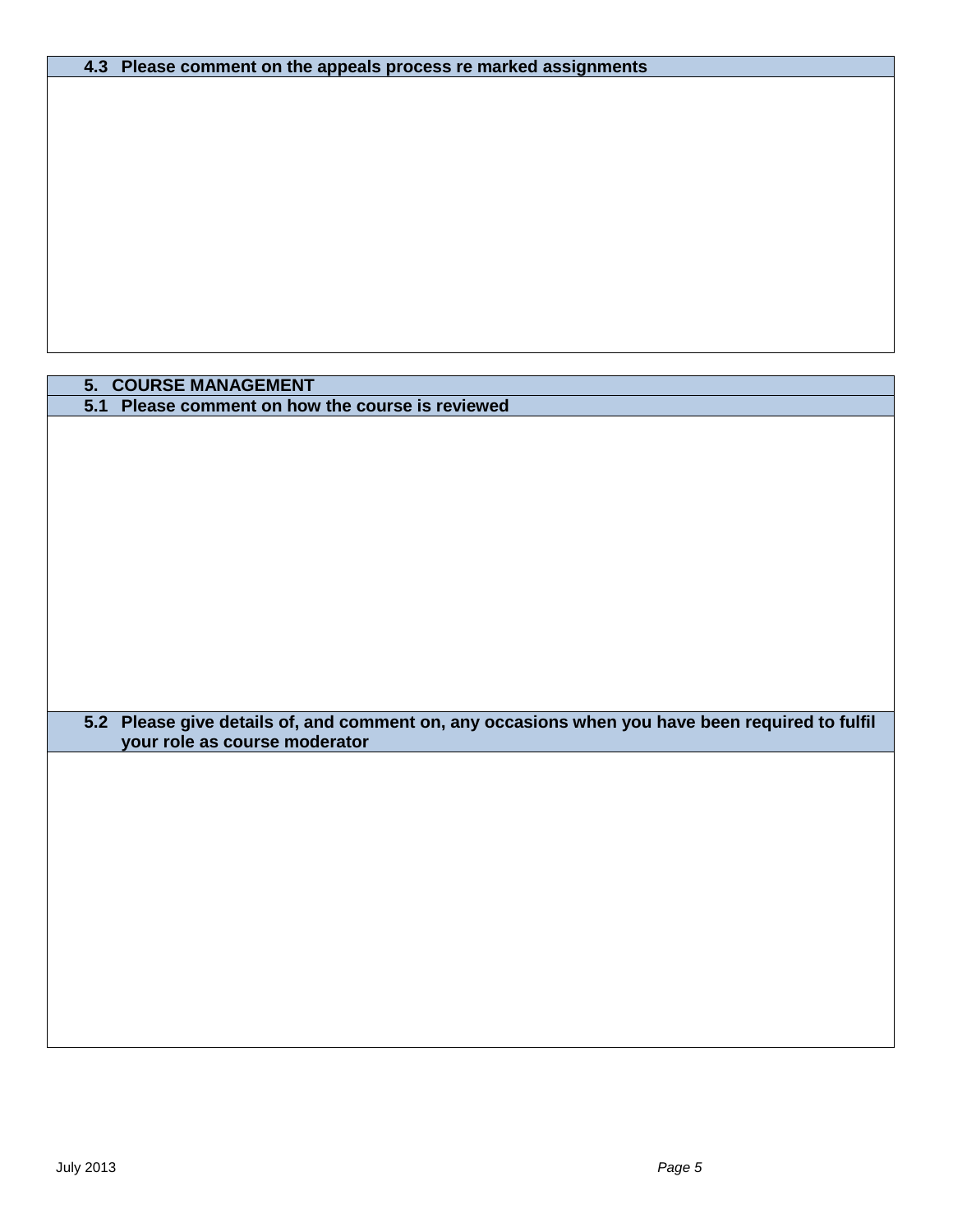# **6. RESOURCES 6.1 Please comment on the setting and resources available indicating if you consider them satisfactory for the training being delivered.**

**7. OVERALL VIEW OF COURSE**

**7.1 Please give your overall view of the course**